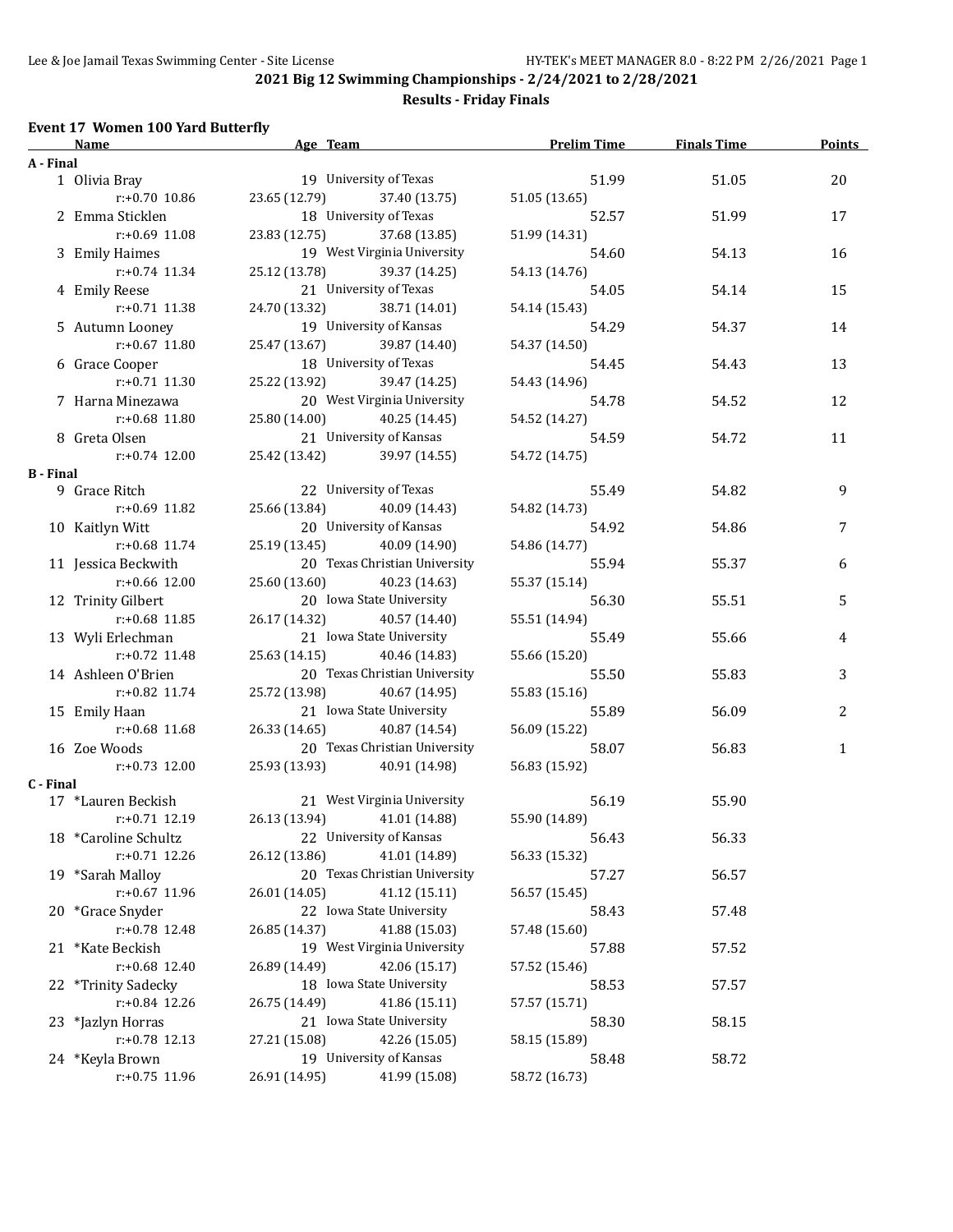## **Results - Friday Finals**

### **Event 18 Men 100 Yard Butterfly**

|                  | Name                               | Age Team                         |                                    | <b>Prelim Time</b>         | <b>Finals Time</b> | <b>Points</b> |
|------------------|------------------------------------|----------------------------------|------------------------------------|----------------------------|--------------------|---------------|
| A - Final        |                                    |                                  |                                    |                            |                    |               |
|                  | 1 Alvin Jiang                      |                                  | 22 University of Texas             | 48.04                      | 44.91              | 20            |
|                  | $r: +0.65$ 9.65                    | 21.30 (11.65)                    | 32.80 (11.50)                      | 44.91 (12.11)              |                    |               |
|                  | 2 Zac Van Zandt                    |                                  | 18 University of Texas             | 46.30                      | 45.98              | 17            |
|                  | $r: +0.66$ 9.88                    | 20.99 (11.11)                    | 33.07 (12.08)                      | 45.98 (12.91)              |                    |               |
|                  | 3 Drew Kibler                      |                                  | 20 University of Texas             | 47.09                      | 46.45              | 16            |
|                  | $r: +0.62$ 9.67                    | 21.42 (11.75)                    | 33.68 (12.26)                      | 46.45 (12.77)              |                    |               |
|                  | 4 Piotr Sadlowski                  |                                  | 21 Texas Christian University      | 47.30                      | 46.60              | 15            |
|                  | $r: +0.66$ 9.94                    | 22.04 (12.10)                    | 34.30 (12.26)                      | 46.60 (12.30)              |                    |               |
|                  | 5 David Dixon                      |                                  | 22 West Virginia University        | 47.29                      | 46.65              | 14            |
|                  | $r: +0.74$ 10.00                   | 21.78 (11.78)                    | 34.11 (12.33)                      | 46.65 (12.54)              |                    |               |
|                  | 6 Michael Chwaluk                  |                                  | 20 Texas Christian University      | 48.22                      | 48.40              | 13            |
|                  | $r: +0.64$ 10.61                   | 22.80 (12.19)                    | 35.31 (12.51)                      | 48.40 (13.09)              |                    |               |
|                  | 7 Reed Dittlinger                  |                                  | 21 Texas Christian University      | 49.78                      | 49.83              | 12            |
|                  | $r: +0.64$ 10.57                   | 23.15 (12.58)                    | 36.46 (13.31)                      | 49.83 (13.37)              |                    |               |
|                  | 8 Rasmus Pedersen                  |                                  | 20 Texas Christian University      | 49.74                      | 50.81              | 11            |
|                  | $r: +0.69$ 10.34                   | 23.11 (12.77)                    | 36.47 (13.36)                      | 50.81 (14.34)              |                    |               |
| <b>B</b> - Final |                                    |                                  |                                    |                            |                    |               |
|                  | 9 *Cole Crane                      |                                  | 20 University of Texas             | 46.93                      | 46.19              | 9             |
|                  | r:+0.62 9.70                       | 21.59 (11.89)                    | 33.71 (12.12)                      | 46.19 (12.48)              |                    |               |
|                  | 10 *Sam Pomajevich                 |                                  | 22 University of Texas             | 48.32                      | 47.01              | 7             |
|                  | $r: +0.69$ 9.78                    | 21.82 (12.04)                    | 34.27 (12.45)                      | 47.01 (12.74)              |                    |               |
|                  | 11 *David Snider                   |                                  | 19 West Virginia University        | 48.49                      | 48.31              | 6             |
|                  | $r+0.69$ 10.47                     | 22.69 (12.22)                    | 35.17 (12.48)                      | 48.31 (13.14)              |                    |               |
|                  | 12 *Conrad Molinaro                |                                  | 20 West Virginia University        | 50.11                      | 49.80              | 5             |
|                  | $r: +0.64$ 10.39                   | 23.37 (12.98)                    | 36.39 (13.02)                      | 49.80 (13.41)              |                    |               |
|                  | 13 *Denys Kostromin                |                                  | 21 West Virginia University        | 49.98                      | 49.96              | 4             |
|                  | $r: +0.70$ 10.58                   | 23.24 (12.66)                    | 36.42 (13.18)                      | 49.96 (13.54)              |                    |               |
|                  | 14 *Dominic Cyr                    |                                  | 19 Texas Christian University      | 49.87                      | 49.99              | 3             |
|                  | $r: +0.73$ 10.47                   | 23.10 (12.63)                    | 36.30 (13.20)                      | 49.99 (13.69)              |                    |               |
|                  | 15 Roberts Zemturis                |                                  | 20 West Virginia University        | 51.14                      | 51.88              | 2             |
|                  | $r: +0.59$ 10.22                   | 22.59 (12.37)                    | 36.51 (13.92)                      | 51.88 (15.37)              |                    |               |
|                  |                                    |                                  |                                    |                            |                    |               |
|                  | Event 19 Women 400 Yard IM         |                                  |                                    |                            |                    |               |
|                  | Name                               |                                  |                                    |                            | <b>Finals Time</b> | Points        |
| A - Final        | 1 Evie Pfeifer                     |                                  | 21 University of Texas             | 4:09.83                    | 4:04.61            | 20            |
|                  | $r: +0.78$ 26.36                   | 56.21 (29.85)                    | 1:27.97 (31.76)                    | 1:58.12(30.15)             |                    |               |
|                  | 2:32.89 (34.77)                    | 3:08.50 (35.61)                  | 3:37.54 (29.04)                    | 4:04.61 (27.07)            |                    |               |
|                  | 2 Kelly Pash                       |                                  | 19 University of Texas             |                            | 4:04.93            |               |
|                  | $r: +0.71$ 25.44                   | 54.38 (28.94)                    | 1:25.76 (31.38)                    | 4:16.56<br>1:56.57 (30.81) |                    | 17            |
|                  | 2:32.58 (36.01)                    | 3:08.10 (35.52)                  | 3:37.44 (29.34)                    | 4:04.93 (27.49)            |                    |               |
|                  |                                    |                                  | 21 Iowa State University           |                            |                    |               |
|                  | 3 Lucia Rizzo<br>r:+0.68 27.27     |                                  |                                    | 4:22.38                    | 4:17.46            | 16            |
|                  |                                    | 57.69 (30.42)                    | 1:30.99 (33.30)<br>3:49.05 (29.84) | 2:04.03 (33.04)            |                    |               |
|                  | 2:41.75 (37.72)                    | 3:19.21 (37.46)                  |                                    | 4:17.46 (28.41)            |                    |               |
|                  | 4 Megan Morris<br>$r: +0.71$ 27.34 |                                  | 20 Texas Christian University      | 4:17.72                    | 4:20.60            | 15            |
|                  |                                    | 58.41 (31.07)                    | 1:31.16 (32.75)<br>3:51.63 (31.22) | 2:03.55 (32.39)            |                    |               |
|                  | 2:42.12 (38.57)                    | 3:20.41 (38.29)                  | 20 University of Kansas            | 4:20.60 (28.97)<br>4:21.31 |                    | 14            |
|                  | 5 Paige Riekhof<br>r:+0.65 27.34   |                                  | 1:31.79 (33.93)                    | 2:04.58 (32.79)            | 4:22.48            |               |
|                  |                                    | 57.86 (30.52)<br>3:22.07 (39.54) |                                    |                            |                    |               |
|                  | 2:42.53 (37.95)                    |                                  | 3:52.07 (30.00)                    | 4:22.48 (30.41)            |                    |               |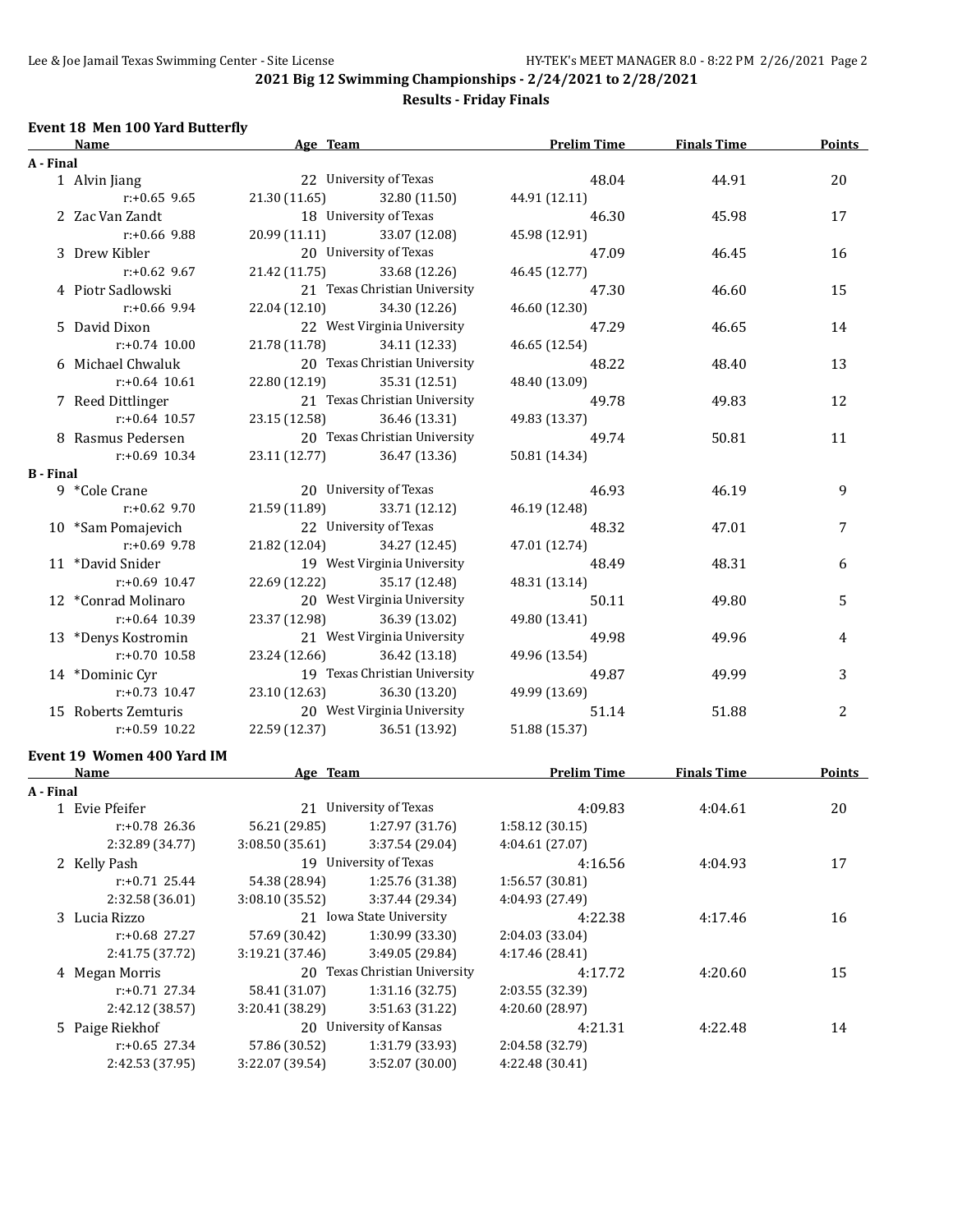**2021 Big 12 Swimming Championships - 2/24/2021 to 2/28/2021 Results - Friday Finals**

## **A - Final ... (Event 19 Women 400 Yard IM)**

|                  | <b>Name</b>              | Age Team        |                               | <b>Prelim Time</b> | <b>Finals Time</b> | <b>Points</b> |
|------------------|--------------------------|-----------------|-------------------------------|--------------------|--------------------|---------------|
|                  | 6 Kaeleigh Rice          |                 | 21 Texas Christian University | 4:22.53            | 4:24.75            | 13            |
|                  | r:+0.69 27.91            | 59.92 (32.01)   | 1:32.56 (32.64)               | 2:05.16 (32.60)    |                    |               |
|                  | 2:42.78 (37.62)          | 3:22.18 (39.40) | 3:53.69 (31.51)               | 4:24.75 (31.06)    |                    |               |
|                  | 7 Emily Heymans          |                 | 19 Iowa State University      | 4:25.80            | 4:25.28            | 12            |
|                  | r:+0.81 28.38            | 1:00.74 (32.36) | 1:34.92 (34.18)               | 2:07.98 (33.06)    |                    |               |
|                  | 2:45.21 (37.23)          | 3:22.70 (37.49) | 3:54.65 (31.95)               | 4:25.28 (30.63)    |                    |               |
|                  | 8 Lauren Musbach         |                 | 18 West Virginia University   | 4:26.90            | 4:28.23            | 11            |
|                  | $r: +0.69$ 28.37         | 1:00.19 (31.82) | 1:34.66 (34.47)               | 2:07.59 (32.93)    |                    |               |
|                  | 2:46.67 (39.08)          | 3:25.55 (38.88) | 3:57.39 (31.84)               | 4:28.23 (30.84)    |                    |               |
| <b>B</b> - Final |                          |                 |                               |                    |                    |               |
|                  | 9 Audrey McMurry         |                 | 22 Texas Christian University | 4:28.81            | 4:23.10            | 9             |
|                  | $r: +0.84$ 28.05         | 59.11 (31.06)   | 1:33.32 (34.21)               | 2:06.52 (33.20)    |                    |               |
|                  | 2:45.12 (38.60)          | 3:24.04 (38.92) | 3:54.02 (29.98)               | 4:23.10 (29.08)    |                    |               |
|                  | 10 Sydney Jackson        |                 | 18 Iowa State University      | 4:28.45            | 4:24.41            | 7             |
|                  | r:+0.77 28.28            | 59.87 (31.59)   | 1:35.05 (35.18)               | 2:09.70 (34.65)    |                    |               |
|                  | 2:47.30 (37.60)          | 3:25.17 (37.87) | 3:55.69 (30.52)               | 4:24.41 (28.72)    |                    |               |
|                  | 11 Cayla Prophater       |                 | 18 Texas Christian University | 4:26.96            | 4:25.01            | 6             |
|                  | $r: +0.78$ 27.50         | 59.71 (32.21)   | 1:34.00 (34.29)               | 2:07.80 (33.80)    |                    |               |
|                  | 2:46.24 (38.44)          | 3:25.50 (39.26) | 3:55.96 (30.46)               | 4:25.01 (29.05)    |                    |               |
|                  | 12 Ellie Flanagan        |                 | 21 University of Kansas       | 4:28.29            | 4:27.41            | 5             |
|                  | r:+0.76 27.87            | 59.09 (31.22)   | 1:34.99 (35.90)               | 2:09.96 (34.97)    |                    |               |
|                  | 2:47.39 (37.43)          | 3:25.08 (37.69) | 3:56.51(31.43)                | 4:27.41 (30.90)    |                    |               |
|                  | 13 Kayla Gagnon          |                 | 22 West Virginia University   | 4:37.30            | 4:30.09            | 4             |
|                  | r:+0.81 29.64            | 1:02.76 (33.12) | 1:38.52 (35.76)               | 2:13.36 (34.84)    |                    |               |
|                  | 2:51.91 (38.55)          | 3:30.10 (38.19) | 4:00.49 (30.39)               | 4:30.09 (29.60)    |                    |               |
|                  | 14 Sarah Young           |                 | 20 West Virginia University   | 4:32.45            | 4:32.79            | 3             |
|                  | r:+0.76 29.42            | 1:01.93 (32.51) | 1:36.01 (34.08)               | 2:10.11 (34.10)    |                    |               |
|                  | 2:50.31 (40.20)          | 3:30.67 (40.36) | 4:01.75 (31.08)               | 4:32.79 (31.04)    |                    |               |
|                  | 15 *Kaelyn McClain       |                 | 18 West Virginia University   | 4:35.16            | 4:34.18            | 2             |
|                  | r:+0.73 29.17            | 1:02.83 (33.66) | 1:38.03 (35.20)               | 2:12.52 (34.49)    |                    |               |
|                  | 2:51.78 (39.26)          | 3:32.18 (40.40) | 4:03.94 (31.76)               | 4:34.18 (30.24)    |                    |               |
|                  |                          |                 |                               |                    |                    |               |
|                  | Event 20 Men 400 Yard IM |                 |                               |                    |                    |               |
|                  | <b>Name</b>              | Age Team        |                               | <b>Prelim Time</b> | <b>Finals Time</b> | <b>Points</b> |
| A - Final        |                          |                 |                               |                    |                    |               |
|                  | 1 Carson Foster          |                 | 19 University of Texas        | 3:42.56            | 3:40.22            | 20            |
|                  | r:+0.68 22.78            | 49.39 (26.61)   | 1:17.03 (27.64)               | 1:43.85 (26.82)    |                    |               |
|                  | 2:15.16 (31.31)          | 2:47.14 (31.98) | 3:13.92 (26.78)               | 3:40.22 (26.30)    |                    |               |
|                  | 2 Jake Foster            |                 | 20 University of Texas        | 3:40.67            | 3:40.35            | 17            |
|                  | $r: +0.67$ 23.42         | 50.08 (26.66)   | 1:18.76 (28.68)               | 1:47.19 (28.43)    |                    |               |
|                  | 2:17.28 (30.09)          | 2:48.64 (31.36) | 3:14.99 (26.35)               | 3:40.35 (25.36)    |                    |               |
|                  | 3 David Johnston Jr.     |                 | 19 University of Texas        | 3:47.41            | 3:43.91            | 16            |
|                  | r:+0.72 24.56            | 52.35 (27.79)   | 1:20.97 (28.62)               | 1:49.03 (28.06)    |                    |               |
|                  | 2:20.81 (31.78)          | 2:52.72 (31.91) | 3:19.06 (26.34)               | 3:43.91 (24.85)    |                    |               |
|                  | 4 Andrew Koustik         |                 | 21 University of Texas        | 3:51.18            | 3:48.21            | 15            |
|                  | r:+0.66 23.09            | 49.70 (26.61)   | 1:19.34 (29.64)               | 1:48.80 (29.46)    |                    |               |
|                  | 2:21.02 (32.22)          | 2:54.08 (33.06) | 3:21.44 (27.36)               | 3:48.21 (26.77)    |                    |               |
|                  | 5 Charles Millette       |                 | 20 Texas Christian University | 3:54.18            | 3:53.80            | 14            |
|                  | r:+0.66 24.93            | 53.44 (28.51)   | 1:23.05 (29.61)               | 1:51.96 (28.91)    |                    |               |
|                  | 2:25.48 (33.52)          | 2:59.41 (33.93) | 3:27.07 (27.66)               | 3:53.80 (26.73)    |                    |               |
|                  | 6 Philip Kay             |                 | 21 West Virginia University   | 4:00.14            | 3:54.70            | 13            |
|                  | r:+0.68 25.06            | 53.60 (28.54)   | 1:23.72 (30.12)               | 1:53.65 (29.93)    |                    |               |
|                  | 2:27.54 (33.89)          | 3:01.11 (33.57) | 3:28.57 (27.46)               | 3:54.70 (26.13)    |                    |               |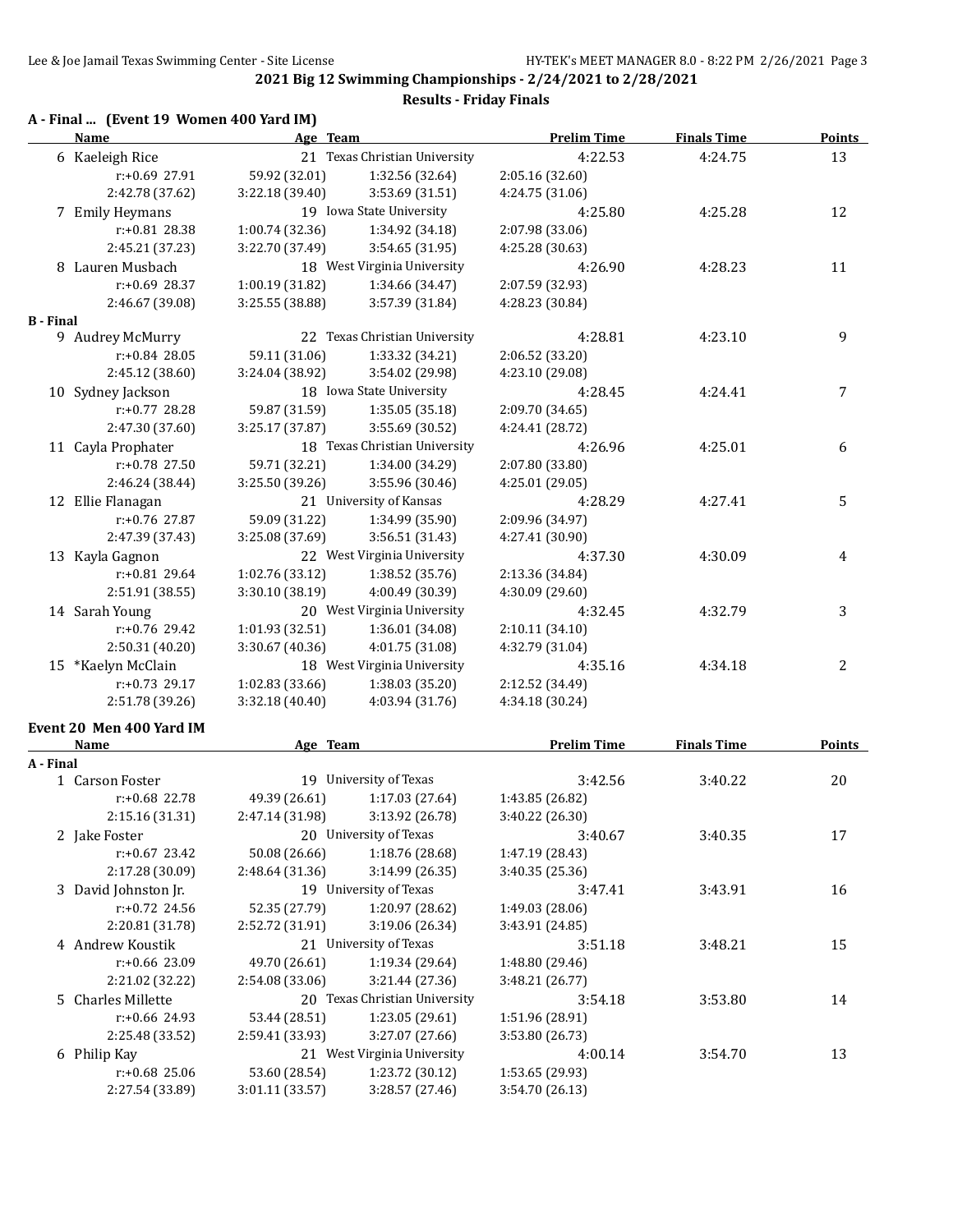**2021 Big 12 Swimming Championships - 2/24/2021 to 2/28/2021 Results - Friday Finals**

### **A - Final ... (Event 20 Men 400 Yard IM)**

|                  | Thiat (EVENTED MEN TOO Tard Im J<br><u>Name</u>  | Age Team        |                               | <b>Prelim Time</b> | <b>Finals Time</b> | <b>Points</b> |
|------------------|--------------------------------------------------|-----------------|-------------------------------|--------------------|--------------------|---------------|
|                  | 7 Jonathan Bennett                               |                 | 21 West Virginia University   | 3:54.93            | 3:57.87            | 12            |
|                  | $r: +0.73$ 25.02                                 | 53.32 (28.30)   | 1:24.61 (31.29)               | 1:54.88 (30.27)    |                    |               |
|                  | 2:27.72 (32.84)                                  | 3:01.21 (33.49) | 3:30.05 (28.84)               | 3:57.87 (27.82)    |                    |               |
|                  | 8 Kevin Chao                                     |                 | 22 Texas Christian University | 3:58.67            | 4:01.07            | 11            |
|                  | $r: +0.67$ 26.02                                 | 55.42 (29.40)   | 1:27.04 (31.62)               | 1:58.17 (31.13)    |                    |               |
|                  | 2:31.94 (33.77)                                  | 3:06.38 (34.44) | 3:34.46 (28.08)               | 4:01.07 (26.61)    |                    |               |
| <b>B</b> - Final |                                                  |                 |                               |                    |                    |               |
|                  | 9 *Jack Saum                                     |                 | 20 West Virginia University   | 4:02.68            | 3:58.96            | 9             |
|                  | $r: +0.65$ 25.22                                 | 54.29 (29.07)   | 1:24.87 (30.58)               | 1:55.14(30.27)     |                    |               |
|                  | 2:29.02 (33.88)                                  | 3:02.78 (33.76) | 3:31.29 (28.51)               | 3:58.96 (27.67)    |                    |               |
|                  | 10 Andrew Rattray                                |                 | 20 Texas Christian University | 4:02.16            | 3:59.32            | 7             |
|                  | $r: +0.65$ 25.06                                 | 53.55 (28.49)   | 1:25.08 (31.53)               | 1:55.20 (30.12)    |                    |               |
|                  | 2:28.70 (33.50)                                  | 3:02.66 (33.96) | 3:31.46 (28.80)               | 3:59.32 (27.86)    |                    |               |
|                  | 11 Bryce Flynn                                   |                 | 18 Texas Christian University | 4:09.44            | 4:05.54            | 6             |
|                  | r:+0.70 25.62                                    | 54.98 (29.36)   | 1:27.37 (32.39)               | 1:58.85 (31.48)    |                    |               |
|                  | 2:34.45 (35.60)                                  | 3:10.33 (35.88) | 3:38.19 (27.86)               | 4:05.54 (27.35)    |                    |               |
|                  | 12 Charlie Brennig                               |                 | 19 Texas Christian University | 4:09.66            | 4:08.44            | 5             |
|                  | $r: +0.75$ 25.90                                 | 55.50 (29.60)   | 1:27.26 (31.76)               | 1:58.57 (31.31)    |                    |               |
|                  | 2:36.86 (38.29)                                  | 3:14.92 (38.06) | 3:41.63 (26.71)               | 4:08.44 (26.81)    |                    |               |
|                  |                                                  |                 |                               |                    |                    |               |
|                  | <b>Event 21 Women 200 Yard Freestyle</b><br>Name | Age Team        |                               | <b>Prelim Time</b> | <b>Finals Time</b> | Points        |
| A - Final        |                                                  |                 |                               |                    |                    |               |
|                  | 1 Kyla Leibel                                    |                 | 19 University of Texas        | 1:47.61            | 1:46.52            | 20            |
|                  | $r: +0.73$ 24.51                                 | 51.00 (26.49)   | 1:18.28 (27.28)               | 1:46.52 (28.24)    |                    |               |
|                  | 2 Miranda Heckman                                |                 | 19 University of Texas        | 1:47.29            | 1:47.21            | 17            |
|                  | r:+0.78 24.90                                    | 51.88 (26.98)   | 1:19.73(27.85)                | 1:47.21 (27.48)    |                    |               |
|                  | 3 Ella Tierney                                   |                 | 21 University of Texas        | 1:48.15            | 1:47.86            | 16            |
|                  | r:+0.77 25.32                                    | 52.41 (27.09)   | 1:20.04(27.63)                | 1:47.86 (27.82)    |                    |               |
|                  | 4 Jordan Buechler                                |                 | 18 West Virginia University   | 1:49.24            | 1:48.19            | 15            |
|                  | $r: +0.75$ 24.74                                 | 51.88 (27.14)   | 1:19.93 (28.05)               | 1:48.19 (28.26)    |                    |               |
|                  | 5 Luisa Winkler                                  |                 | 22 West Virginia University   | 1:49.74            | 1:49.01            | 14            |
|                  | $r: +0.77$ 26.34                                 | 54.10 (27.76)   | 1:21.71 (27.61)               | 1:49.01 (27.30)    |                    |               |
|                  | 6 Bridget Semenuk                                |                 | 19 University of Texas        | 1:48.46            | 1:49.26            | 13            |
|                  | $r: +0.69$ 24.69                                 | 51.90 (27.21)   | 1:20.17 (28.27)               | 1:49.26 (29.09)    |                    |               |
|                  | 7 Lauryn Parrish                                 |                 | 22 University of Kansas       | 1:49.90            | 1:50.02            | 12            |
|                  | r:+0.77 26.17                                    | 54.46 (28.29)   | 1:22.42 (27.96)               | 1:50.02 (27.60)    |                    |               |
|                  | 8 Claire Campbell                                |                 | 20 University of Kansas       | 1:49.85            | 1:50.35            | 11            |
|                  | r:+0.80 25.80                                    | 53.28 (27.48)   | 1:21.27 (27.99)               | 1:50.35 (29.08)    |                    |               |
| <b>B</b> - Final |                                                  |                 |                               |                    |                    |               |
|                  | 9 Mary Smutny                                    |                 | 20 University of Texas        | 1:50.18            | 1:48.08            | 9             |
|                  | r:+0.66 25.41                                    | 52.46 (27.05)   | 1:19.89 (27.43)               | 1:48.08 (28.19)    |                    |               |
|                  | 10 Kara Church                                   |                 | 18 University of Kansas       | 1:50.02            | 1:49.43            | 7             |
|                  | r:+0.78 25.69                                    | 53.27 (27.58)   | 1:21.24 (27.97)               | 1:49.43 (28.19)    |                    |               |
|                  | 11 Abby Reardon                                  |                 | 18 West Virginia University   | 1:50.22            | 1:49.49            | 6             |
|                  | r:+0.72 25.80                                    | 53.89 (28.09)   | 1:21.70 (27.81)               | 1:49.49 (27.79)    |                    |               |
|                  | 12 Claudia Dougan                                |                 | 19 University of Kansas       | 1:51.11            | 1:49.88            | 5             |
|                  | r:+0.77 25.69                                    | 53.86 (28.17)   | 1:22.12 (28.26)               | 1:49.88 (27.76)    |                    |               |
|                  | 13 Ashley Bengtson                               |                 | 18 Iowa State University      | 1:50.87            | 1:49.89            | 4             |
|                  | $r: +0.74$ 26.13                                 | 53.95 (27.82)   | 1:22.28 (28.33)               | 1:49.89 (27.61)    |                    |               |
|                  | 14 Ellie Wehrmann                                |                 | 19 University of Kansas       | 1:50.65            | 1:50.13            | 3             |
|                  | r:+0.70 25.91                                    | 53.75 (27.84)   | 1:21.71 (27.96)               | 1:50.13 (28.42)    |                    |               |
|                  | 15 Emma Hultquist                                |                 | 19 Texas Christian University | 1:51.31            | 1:51.12            | 2             |
|                  | r:+0.72 26.34                                    | 54.49 (28.15)   | 1:22.83 (28.34)               | 1:51.12 (28.29)    |                    |               |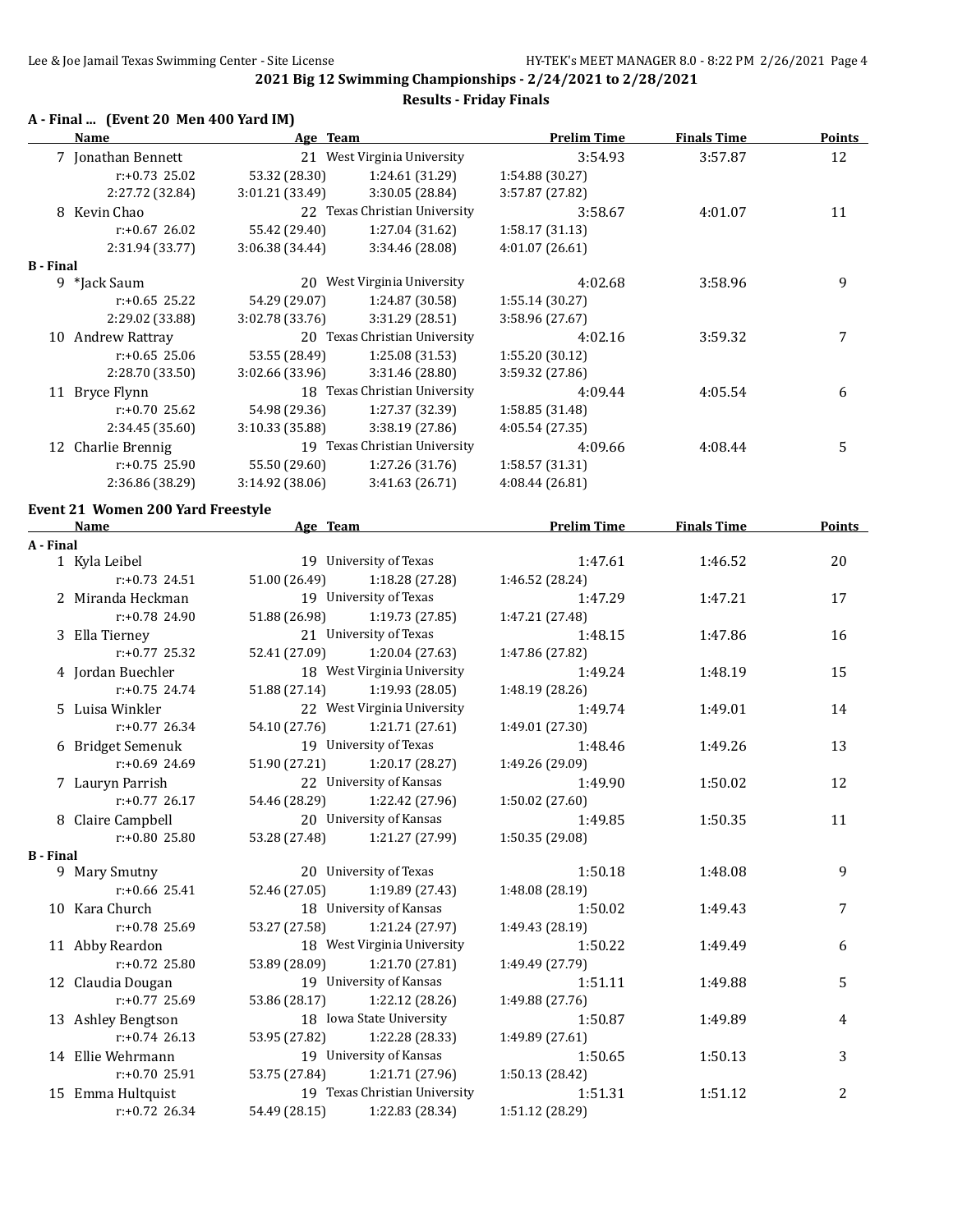## **Results - Friday Finals**

# **B - Final ... (Event 21 Women 200 Yard Freestyle)**

|                  | <b>Name</b>                             |                          | <b>Example 2018 Age Team</b>                   | <b>Prelim Time</b> | <b>Finals Time</b> | <b>Points</b> |
|------------------|-----------------------------------------|--------------------------|------------------------------------------------|--------------------|--------------------|---------------|
|                  | 16 Kennedy Tranel                       | 21 Iowa State University |                                                | 1:51.92            | 1:52.12            | $\mathbf{1}$  |
|                  | $r: +0.67$ 26.06                        |                          | 54.33 (28.27) 1:23.18 (28.85)                  | 1:52.12 (28.94)    |                    |               |
| C - Final        |                                         |                          |                                                |                    |                    |               |
|                  | 17 *Ava Longi                           |                          | 18 University of Texas                         | 1:51.08            | 1:49.81            |               |
|                  | $r: +0.69$ 25.00                        | 52.68 (27.68)            | 1:21.26 (28.58)                                | 1:49.81 (28.55)    |                    |               |
|                  | 18 Brinley Horras                       |                          | 18 Iowa State University                       | 1:52.11            | 1:50.55            |               |
|                  | $r: +0.75$ 25.67                        |                          | 53.55 (27.88) 1:22.06 (28.51)                  | 1:50.55 (28.49)    |                    |               |
|                  | 19 *Brooke Dalbey                       |                          | 19 University of Kansas                        | 1:53.00            | 1:51.13            |               |
|                  | $r: +0.70$ 26.07                        |                          | 54.10 (28.03) 1:22.38 (28.28)                  | 1:51.13(28.75)     |                    |               |
|                  | 20 Abigail Meder                        |                          | 20 Texas Christian University                  | 1:54.28            | 1:52.66            |               |
|                  | $r: +0.77$ 26.22                        |                          | 54.72 (28.50) 1:23.78 (29.06)                  | 1:52.66 (28.88)    |                    |               |
|                  | 21 Meredith Bolinger                    |                          | 20 West Virginia University                    | 1:53.82            | 1:53.03            |               |
|                  | $r: +0.83$ 27.17                        |                          | 56.14 (28.97) 1:24.75 (28.61)                  | 1:53.03 (28.28)    |                    |               |
|                  | 22 Lauryn Kallay                        |                          | 21 West Virginia University                    | 1:52.29            | 1:53.06            |               |
|                  | $r: +0.71$ 26.49                        |                          | 55.36 (28.87) 1:24.44 (29.08)                  | 1:53.06 (28.62)    |                    |               |
|                  |                                         |                          | 19 Iowa State University                       |                    |                    |               |
|                  | 23 *Jasmine Weiland<br>$r: +0.86$ 27.11 |                          |                                                | 1:54.58            | 1:54.18            |               |
|                  |                                         |                          | 55.66 (28.55) 1:24.91 (29.25)                  | 1:54.18(29.27)     |                    |               |
|                  | 24 Andie Quirke                         |                          | 19 Iowa State University                       | 1:54.38            | 1:54.73            |               |
|                  | $r: +0.77$ 26.38                        |                          | 55.31 (28.93) 1:25.12 (29.81)                  | 1:54.73 (29.61)    |                    |               |
|                  | Event 22 Men 200 Yard Freestyle         |                          |                                                |                    |                    |               |
|                  | Name Manne Age Team Prelim Time         |                          |                                                |                    | <b>Finals Time</b> | <b>Points</b> |
| A - Final        |                                         |                          |                                                |                    |                    |               |
|                  | 1 Jake Sannem                           |                          | 22 University of Texas                         | 1:35.21            | 1:33.63            | 20            |
|                  | $r: +0.75$ 21.94                        | 45.74 (23.80)            | 1:09.73 (23.99)                                | 1:33.63 (23.90)    |                    |               |
|                  | 2 JohnThomas Larson                     |                          | 22 University of Texas                         | 1:34.74            | 1:33.91            | 17            |
|                  | $r: +0.65$ 21.97                        | 45.81 (23.84)            | 1:09.79 (23.98)                                | 1:33.91 (24.12)    |                    |               |
|                  | 3 Daniel Krueger                        |                          | 21 University of Texas                         | 1:34.87            | 1:33.98            | 16            |
|                  | $r: +0.72$ 21.48                        |                          | 45.53 (24.05) 1:10.09 (24.56)                  | 1:33.98 (23.89)    |                    |               |
|                  | 4 Coby Carrozza                         |                          | 19 University of Texas                         | 1:35.38            | 1:35.64            | 15            |
|                  | $r: +0.73$ 21.83                        |                          | 45.86 (24.03) 1:10.79 (24.93)                  | 1:35.64 (24.85)    |                    |               |
|                  | 5 Noah Cumby                            |                          | 20 Texas Christian University                  | 1:36.85            | 1:35.74            | 14            |
|                  | $r: +0.65$ 22.05                        | 46.45 (24.40)            | 1:11.21(24.76)                                 | 1:35.74 (24.53)    |                    |               |
|                  | 6 Max Gustafson                         |                          | 21 West Virginia University                    | 1:36.52            | 1:37.24            | 13            |
|                  | r:+0.66 22.95                           | 47.80 (24.85)            | 1:12.90(25.10)                                 | 1:37.24 (24.34)    |                    |               |
|                  | 7 Roanoke Shirk                         |                          | 19 West Virginia University                    | 1:37.29            | 1:37.32            | 12            |
|                  | $r: +0.63$ 23.17                        |                          | 47.69 (24.52) 1:12.45 (24.76)                  | 1:37.32 (24.87)    |                    |               |
|                  |                                         |                          | 19 West Virginia University                    |                    |                    |               |
|                  | 8 Brendan Williams<br>$r: +0.76$ 23.51  | 49.14 (25.63)            |                                                | 1:39.50            | 1:41.60            | 11            |
| <b>B</b> - Final |                                         |                          | 1:15.70 (26.56)                                | 1:41.60 (25.90)    |                    |               |
|                  | 9 *Peter Larson                         |                          | 19 University of Texas                         | 1:33.26            | 1:32.89            | 9             |
|                  | r:+0.63 21.36                           | 44.93 (23.57)            | 1:08.64(23.71)                                 | 1:32.89 (24.25)    |                    |               |
|                  | 10 *Matthew Tannenberger                |                          | 18 University of Texas                         | 1:36.40            | 1:36.30            | 7             |
|                  | r:+0.78 22.48                           |                          |                                                |                    |                    |               |
|                  |                                         | 46.72 (24.24)            | 1:11.65 (24.93)<br>19 West Virginia University | 1:36.30 (24.65)    |                    |               |
|                  | 11 Logan McFadden                       |                          |                                                | 1:40.02            | 1:40.04            | 6             |
|                  | r:+0.75 23.90                           | 49.61 (25.71)            | 1:15.22 (25.61)                                | 1:40.04 (24.82)    |                    |               |
|                  | 12 Zach Boley                           |                          | 20 West Virginia University                    | 1:41.13            | 1:40.28            | 5             |
|                  | r:+0.69 23.73                           | 49.60 (25.87)            | 1:15.33 (25.73)                                | 1:40.28 (24.95)    |                    |               |
|                  | 13 *Bennett Maczka                      |                          | 21 Texas Christian University                  | 1:41.55            | 1:40.36            | 4             |
|                  | r:+0.80 23.83                           | 49.16 (25.33)            | 1:14.95 (25.79)                                | 1:40.36 (25.41)    |                    |               |
|                  | 14 Nicco Velasquez                      |                          | 18 Texas Christian University                  | 1:40.13            | 1:40.62            | 3             |
|                  | r:+0.73 23.51                           | 48.88 (25.37)            | 1:14.93 (26.05)                                | 1:40.62 (25.69)    |                    |               |
|                  | 15 *Dylan Melin                         |                          | 18 West Virginia University                    | 1:40.91            | 1:41.03            | 2             |
|                  | r:+0.71 23.76                           | 49.21 (25.45)            | 1:14.82 (25.61)                                | 1:41.03 (26.21)    |                    |               |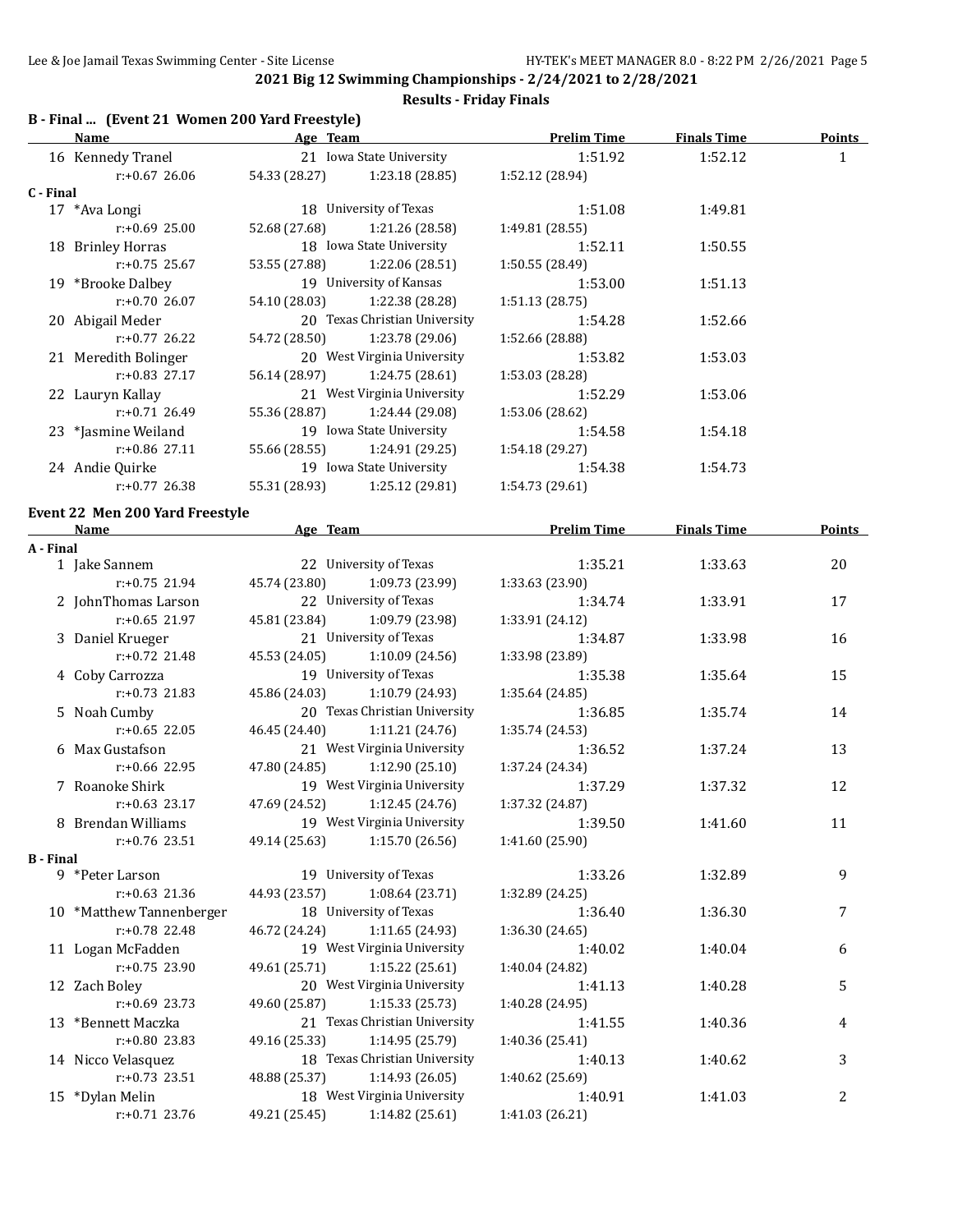**Results - Friday Finals**

|                  | B - Final  (Event 22 Men 200 Yard Freestyle)<br>Name |               | Age Team and the state of the state of the state of the state of the state of the state of the state of the state of the state of the state of the state of the state of the state of the state of the state of the state of t | <b>Prelim Time</b> | <b>Finals Time</b> | <b>Points</b> |
|------------------|------------------------------------------------------|---------------|--------------------------------------------------------------------------------------------------------------------------------------------------------------------------------------------------------------------------------|--------------------|--------------------|---------------|
|                  | 16 William Mullen                                    |               | 19 West Virginia University                                                                                                                                                                                                    | 1:41.94            | 1:43.03            | $\mathbf{1}$  |
|                  | $r$ :+0.66 24.39                                     | 50.54 (26.15) | 1:17.03 (26.49)                                                                                                                                                                                                                | 1:43.03 (26.00)    |                    |               |
| C - Final        |                                                      |               |                                                                                                                                                                                                                                |                    |                    |               |
|                  | 17 *Aidan Clark                                      |               | 18 Texas Christian University                                                                                                                                                                                                  | 1:44.27            | 1:41.67            |               |
|                  | $r: +0.76$ 23.20                                     | 48.44 (25.24) | 1:14.53(26.09)                                                                                                                                                                                                                 | 1:41.67 (27.14)    |                    |               |
|                  | <b>Event 23 Women 100 Yard Breaststroke</b>          |               |                                                                                                                                                                                                                                |                    |                    |               |
|                  | Name                                                 | Age Team      |                                                                                                                                                                                                                                | <b>Prelim Time</b> | <b>Finals Time</b> | Points        |
| A - Final        |                                                      |               |                                                                                                                                                                                                                                |                    |                    |               |
|                  | 1 Anna Elendt                                        |               | 19 University of Texas                                                                                                                                                                                                         | 59.22              | 58.45              | 20            |
|                  | $r: +0.74$ 12.79                                     | 27.60 (14.81) | 43.04 (15.44)                                                                                                                                                                                                                  | 58.45 (15.41)      |                    |               |
|                  | 2 Kate Steward                                       |               | 21 University of Kansas                                                                                                                                                                                                        | 1:00.95            | 1:01.24            | 17            |
|                  | $r: +0.69$ 13.73                                     | 29.06 (15.33) | 45.10 (16.04)                                                                                                                                                                                                                  | 1:01.24(16.14)     |                    |               |
|                  | 3 Lehr Thorson                                       |               | 22 Iowa State University                                                                                                                                                                                                       | 1:01.82            | 1:01.53            | 16            |
|                  | $r: +0.80$ 13.42                                     | 28.86 (15.44) | 44.87 (16.01)                                                                                                                                                                                                                  | 1:01.53 (16.66)    |                    |               |
|                  | 4 Dannie Dilsaver                                    |               | 22 University of Kansas                                                                                                                                                                                                        | 1:02.22            | 1:02.12            | 15            |
|                  | $r: +0.76$ 13.18                                     | 29.49 (16.31) | 45.47 (15.98)                                                                                                                                                                                                                  | 1:02.12(16.65)     |                    |               |
|                  | 5 Martha Haas                                        |               | 22 Iowa State University                                                                                                                                                                                                       | 1:02.38            | 1:02.15            | 14            |
|                  | $r: +0.76$ 13.06                                     | 29.14 (16.08) | 45.36 (16.22)                                                                                                                                                                                                                  | 1:02.15 (16.79)    |                    |               |
|                  | 6 Alaina Breitbach                                   |               | 18 Iowa State University                                                                                                                                                                                                       | 1:03.15            | 1:03.10            | 13            |
|                  | $r: +0.66$ 13.51                                     | 29.72 (16.21) | 45.97 (16.25)                                                                                                                                                                                                                  | 1:03.10 (17.13)    |                    |               |
|                  | 7 Paige Hanley                                       |               | 20 Iowa State University                                                                                                                                                                                                       | 1:02.96            | 1:03.82            | 12            |
|                  | $r: +0.74$ 13.39                                     | 28.98 (15.59) | 45.95 (16.97)                                                                                                                                                                                                                  | 1:03.82 (17.87)    |                    |               |
|                  | 8 Chloe Miller                                       |               | 22 Texas Christian University                                                                                                                                                                                                  | 1:03.01            | 1:04.20            | 11            |
|                  | $r: +0.71$ 13.82                                     | 30.15 (16.33) | 46.62 (16.47)                                                                                                                                                                                                                  | 1:04.20 (17.58)    |                    |               |
| <b>B</b> - Final |                                                      |               |                                                                                                                                                                                                                                |                    |                    |               |
|                  | 9 Holly Jansen                                       |               | 21 University of Texas                                                                                                                                                                                                         | 1:03.47            | 1:02.07            | 9             |
|                  | $r: +0.73$ 13.40                                     | 28.95 (15.55) | 45.44 (16.49)                                                                                                                                                                                                                  | 1:02.07 (16.63)    |                    |               |
|                  | 10 Lauren Halliburton                                |               | 22 Texas Christian University                                                                                                                                                                                                  | 1:04.14            | 1:02.89            | 7             |
|                  | $r: +0.67$ 13.53                                     | 29.72 (16.19) | 45.87 (16.15)                                                                                                                                                                                                                  | 1:02.89 (17.02)    |                    |               |
|                  | 11 Bryn Ericksen                                     |               | 21 Iowa State University                                                                                                                                                                                                       | 1:03.34            | 1:03.96            | 6             |
|                  | $r: +0.72$ 14.18                                     | 29.98 (15.80) | 47.12 (17.14)<br>19 University of Kansas                                                                                                                                                                                       | 1:03.96 (16.84)    |                    |               |
|                  | 12 Emma Walker                                       |               |                                                                                                                                                                                                                                | 1:04.77            | 1:04.60            | 5             |
|                  | r:+0.78 13.88                                        | 30.60 (16.72) | 47.39 (16.79)                                                                                                                                                                                                                  | 1:04.60 (17.21)    |                    |               |
|                  | 13 Kaitlyn Witt                                      |               | 20 University of Kansas                                                                                                                                                                                                        | 1:04.39            | 1:04.67            | 4             |
|                  | $r: +0.70$ 14.03                                     | 30.24 (16.21) | 47.39 (17.15)                                                                                                                                                                                                                  | 1:04.67 (17.28)    |                    |               |
|                  | 14 Mathilde Kaelbel                                  |               | 20 West Virginia University                                                                                                                                                                                                    | 1:05.68            | 1:05.97            | 3             |
|                  | r:+0.66 14.31                                        | 30.89 (16.58) | 48.18 (17.29)                                                                                                                                                                                                                  | 1:05.97 (17.79)    |                    |               |
|                  | 15 Ellie Flanagan                                    |               | 21 University of Kansas                                                                                                                                                                                                        | 1:05.74            | 1:06.00            | 2             |
|                  | $r: +0.71$ 14.10                                     | 31.37 (17.27) | 48.28 (16.91)                                                                                                                                                                                                                  | 1:06.00 (17.72)    |                    |               |
|                  | 16 Shelby Gerving                                    |               | 19 West Virginia University                                                                                                                                                                                                    | 1:06.68            | 1:06.35            | 1             |
|                  | $r: +0.75$ 14.16                                     | 31.42 (17.26) | 48.36 (16.94)                                                                                                                                                                                                                  | 1:06.35 (17.99)    |                    |               |
| C - Final        | 17 *Sheridan Schreiber                               |               | 21 Texas Christian University                                                                                                                                                                                                  | 1:03.78            | 1:03.23            |               |
|                  | $r: +0.67$ 13.74                                     | 29.66 (15.92) | 46.30 (16.64)                                                                                                                                                                                                                  | 1:03.23 (16.93)    |                    |               |
|                  | 18 *Ellie McLeod                                     |               | 19 University of Texas                                                                                                                                                                                                         | 1:05.24            | 1:05.60            |               |
|                  | r:+0.69 13.69                                        | 30.02 (16.33) | 47.72 (17.70)                                                                                                                                                                                                                  | 1:05.60 (17.88)    |                    |               |
|                  | 19 *Erin Downey                                      |               | 20 University of Kansas                                                                                                                                                                                                        | 1:07.16            | 1:06.97            |               |
|                  | $r: +0.74$ 14.54                                     | 32.28 (17.74) | 49.20 (16.92)                                                                                                                                                                                                                  | 1:06.97 (17.77)    |                    |               |
|                  | 20 *Tatum Peyerl                                     |               | 20 West Virginia University                                                                                                                                                                                                    | 1:08.52            | 1:07.16            |               |
|                  | r:+0.71 14.49                                        | 31.80 (17.31) | 49.03 (17.23)                                                                                                                                                                                                                  | 1:07.16 (18.13)    |                    |               |
|                  | 21 Morgan Despres                                    |               | 20 Texas Christian University                                                                                                                                                                                                  | 1:07.61            | 1:07.87            |               |
|                  | $r: +0.71$ 14.61                                     | 31.18 (16.57) | 48.96 (17.78)                                                                                                                                                                                                                  | 1:07.87 (18.91)    |                    |               |
|                  |                                                      |               |                                                                                                                                                                                                                                |                    |                    |               |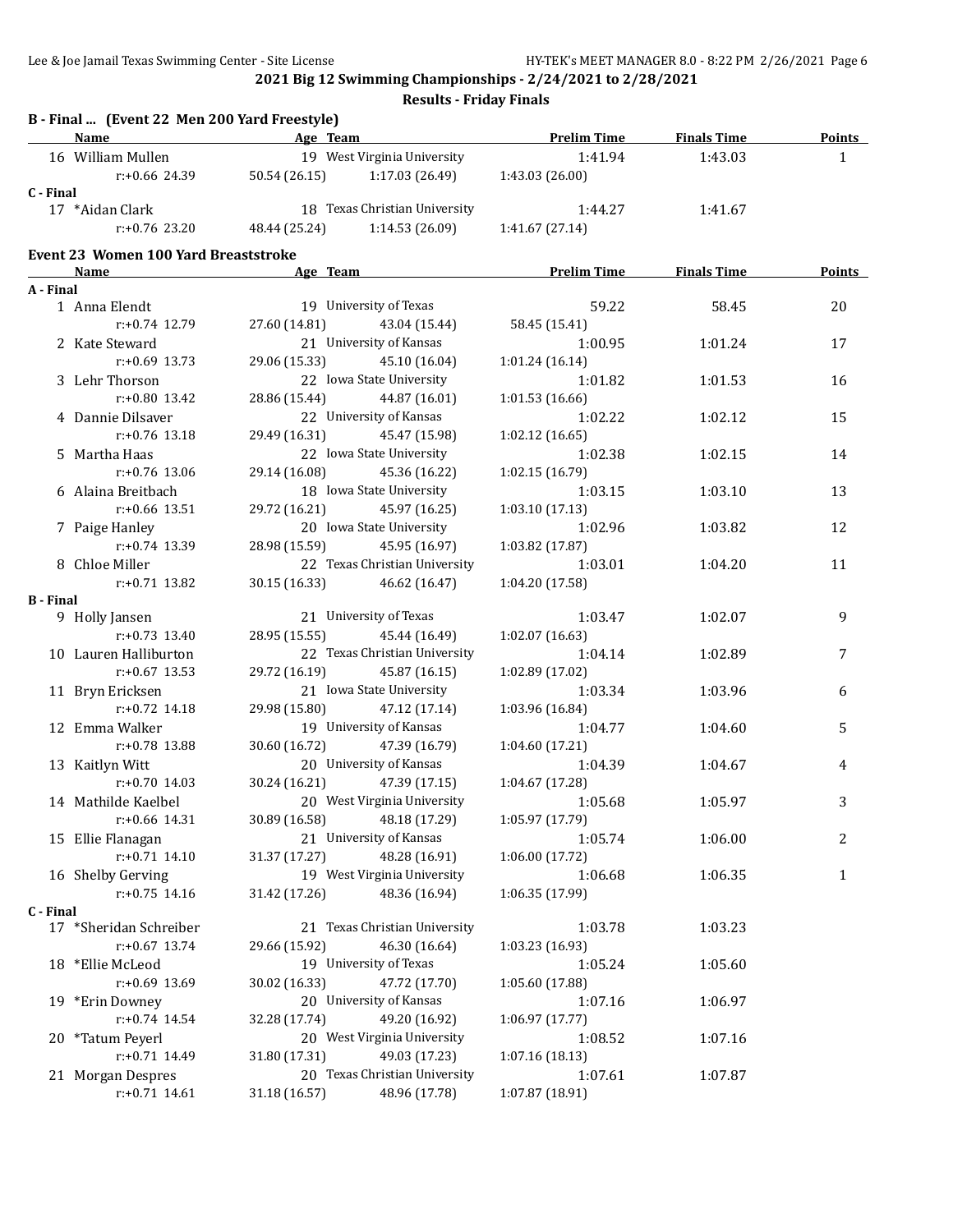### **Results - Friday Finals**

### **Event 24 Men 100 Yard Breaststroke**

|                  | Name                                      | Age Team      |                               | <b>Prelim Time</b> | <b>Finals Time</b> | <b>Points</b> |
|------------------|-------------------------------------------|---------------|-------------------------------|--------------------|--------------------|---------------|
| A - Final        |                                           |               |                               |                    |                    |               |
|                  | 1 Caspar Corbeau                          |               | 19 University of Texas        | 52.38              | 51.62              | 20            |
|                  | $r: +0.70$ 11.26                          | 24.38 (13.12) | 38.11 (13.73)                 | 51.62 (13.51)      |                    |               |
|                  | 2 Vitauts Silins                          |               | 20 Texas Christian University | 53.13              | 52.56              | 17            |
|                  | $r: +0.69$ 11.23                          | 24.75 (13.52) | 38.57 (13.82)                 | 52.56 (13.99)      |                    |               |
|                  | 3 Charlie Scheinfeld                      |               | 21 University of Texas        | 52.71              | 53.06              | 16            |
|                  | r:+0.63 11.31                             | 24.81 (13.50) | 38.96 (14.15)                 | 53.06 (14.10)      |                    |               |
|                  | 4 Fausto Huerta                           |               | 21 West Virginia University   | 54.49              | 53.76              | 15            |
|                  | $r: +0.64$ 11.16                          | 25.12 (13.96) | 39.04 (13.92)                 | 53.76 (14.72)      |                    |               |
|                  | 5 Hugh McPherson                          |               | 21 Texas Christian University | 54.17              | 54.33              | 14            |
|                  | $r: +0.63$ 12.16                          | 25.70 (13.54) | 39.85 (14.15)                 | 54.33 (14.48)      |                    |               |
|                  | 6 Joe Schaefer                            |               | 18 West Virginia University   | 55.44              | 55.27              | 13            |
|                  | r:+0.68 11.82                             | 25.92 (14.10) | 40.50 (14.58)                 | 55.27 (14.77)      |                    |               |
|                  | 7 Ben Brooks                              |               | 22 West Virginia University   | 56.55              | 56.93              | 12            |
|                  | r:+0.66 12.11                             | 26.80 (14.69) | 41.43 (14.63)                 | 56.93 (15.50)      |                    |               |
|                  | 8 Andrew Rattray                          |               | 20 Texas Christian University | 1:00.34            | 57.06              | 11            |
|                  | $r: +0.65$ 12.34                          | 27.05 (14.71) | 41.93 (14.88)                 | 57.06 (15.13)      |                    |               |
| <b>B</b> - Final |                                           |               |                               |                    |                    |               |
|                  | 9 *Paul DeGrado                           |               | 19 University of Texas        | 53.82              | 53.47              | 9             |
|                  | $r: +0.70$ 11.59                          | 25.02 (13.43) | 39.27 (14.25)                 | 53.47 (14.20)      |                    |               |
|                  | 10 *Halvor Borgstroem                     |               | 23 University of Texas        | 54.01              | 54.10              | 7             |
|                  | $r: +0.75$ 11.81                          | 25.45 (13.64) | 39.69 (14.24)                 | 54.10 (14.41)      |                    |               |
|                  | 11 *Conrad Molinaro                       |               | 20 West Virginia University   | 57.58              | 55.42              | 6             |
|                  | $r: +0.65$ 11.88                          | 26.14 (14.26) | 40.69 (14.55)                 | 55.42 (14.73)      |                    |               |
|                  | 12 *Michael Sandner                       |               | 19 West Virginia University   | 58.95              | 57.53              | 5             |
|                  | r:+0.62 12.49                             | 27.07 (14.58) | 42.10 (15.03)                 | 57.53 (15.43)      |                    |               |
|                  | <b>Event 25 Women 100 Yard Backstroke</b> |               |                               |                    |                    |               |
|                  | Name                                      |               | Age Team                      | <b>Prelim Time</b> | <b>Finals Time</b> | <b>Points</b> |
| A - Final        |                                           |               |                               |                    |                    |               |
|                  | 1 Julia Cook                              |               | 20 University of Texas        | 52.35              | 51.24              | 20            |
|                  | 12.22                                     | 24.71 (12.49) | 37.95 (13.24)                 | 51.24 (13.29)      |                    |               |
|                  | 2 Manon Manning                           |               | 21 University of Kansas       | 52.83              | 52.79              | 17            |
|                  | 12.78                                     | 25.68 (12.90) | 39.45 (13.77)                 | 52.79 (13.34)      |                    |               |
|                  | 3 Dewi Blose                              |               | 20 University of Kansas       | 54.33              | 53.73              | 16            |
|                  | 12.45                                     | 25.52 (13.07) | 39.59 (14.07)                 | 53.73 (14.14)      |                    |               |
|                  | 4 Ashleen O'Brien                         |               | 20 Texas Christian University | 54.52              | 54.97              | 15            |
|                  | 13.24                                     |               | 26.70 (13.46) 41.13 (14.43)   | 54.97 (13.84)      |                    |               |
|                  | 5 Mackenzie Bravence                      |               | 20 University of Kansas       | 55.76              | 55.10              | 14            |
|                  | 13.00                                     | 26.98 (13.98) | 41.13 (14.15)                 | 55.10 (13.97)      |                    |               |
|                  | 6 Katelyn Kenchel                         |               | 22 Texas Christian University | 55.43              | 55.16              | 13            |
|                  | 12.85                                     | 26.53 (13.68) | 40.62 (14.09)                 | 55.16 (14.54)      |                    |               |
|                  | 7 Sophia Goushchina                       |               | 19 Iowa State University      | 55.07              | 55.25              | 12            |
|                  | 13.06                                     | 26.69 (13.63) | 40.96 (14.27)                 | 55.25 (14.29)      |                    |               |
|                  | 8 Emily Haan                              |               | 21 Iowa State University      | 54.98              | 55.29              | 11            |
|                  | 12.76                                     | 26.38 (13.62) | 40.59 (14.21)                 | 55.29 (14.70)      |                    |               |
| <b>B</b> - Final |                                           |               |                               |                    |                    |               |
|                  | 9 Sydney Silver                           |               | 18 University of Texas        | 55.77              | 54.41              | 9             |
|                  | 12.99                                     | 26.18 (13.19) | 40.29 (14.11)                 | 54.41 (14.12)      |                    |               |
|                  |                                           |               |                               |                    |                    |               |

10 Jacqueline McCutchan 19 West Virginia University 56.70 55.77 55.77 7 13.42 26.97 (13.55) 41.49 (14.52) 55.77 (14.28) 11 Marlene Hirschberg 19 Texas Christian University 55.78 56.07 6 13.34 27.02 (13.68) 41.61 (14.59) 56.07 (14.46)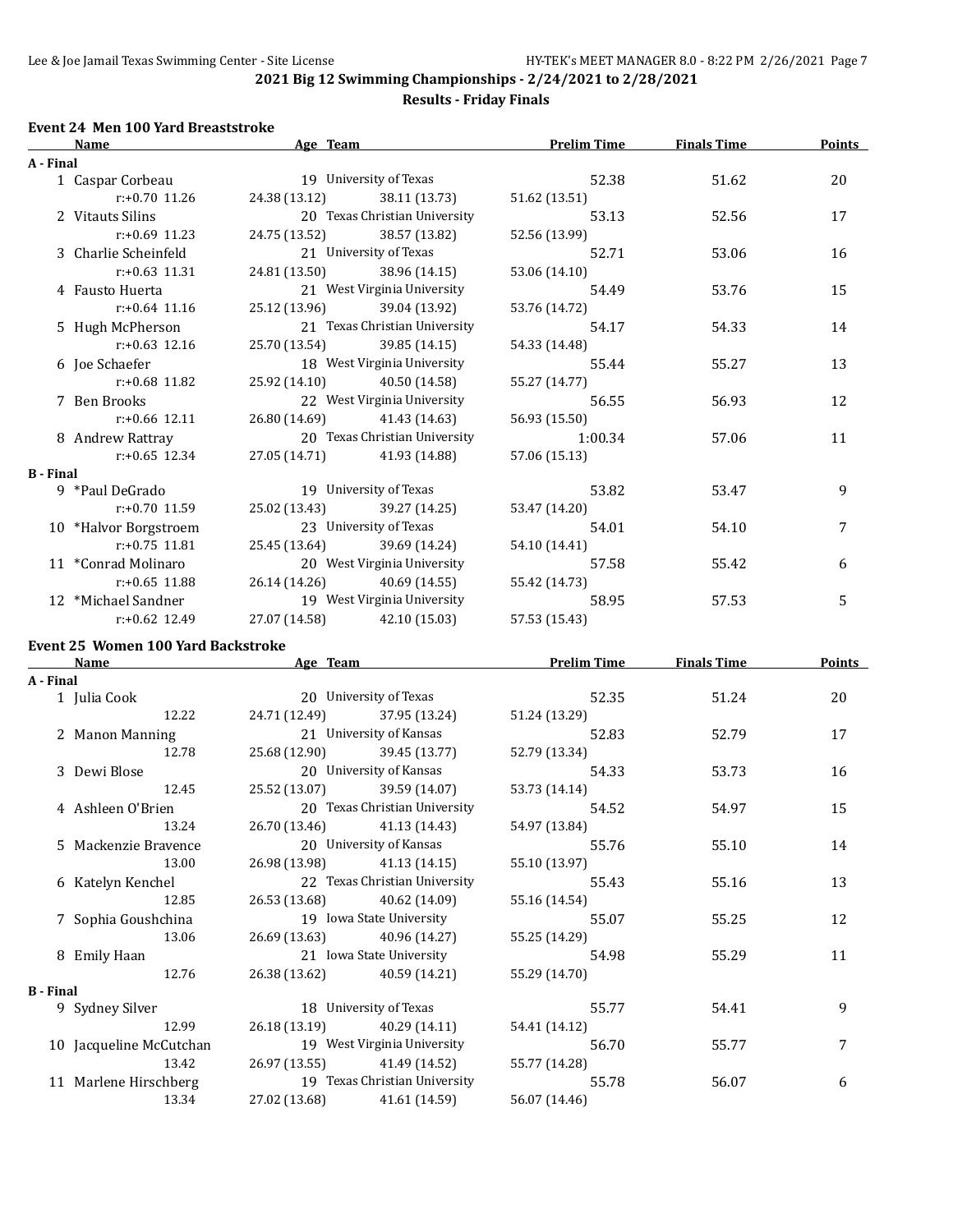### **B - Final ... (Event 25 Women 100 Yard Backstroke) Name Age Team Prelim Time Finals Time Points** 12 Paige Dressel 18 West Virginia University 56.21 56.11 56.11 13.29 27.09 (13.80) 41.60 (14.51) 56.11 (14.51) 13 Zoe Woods 20 Texas Christian University 57.15 56.23 4 13.42 27.19 (13.77) 41.84 (14.65) 56.23 (14.39) 14 Wyli Erlechman 21 Iowa State University 57.24 56.27 3 12.49 26.33 (13.84) 41.09 (14.76) 56.27 (15.18) 15 Lisa Johnson 20 Texas Christian University 56.97 57.42 2 13.20 27.54 (14.34) 42.19 (14.65) 57.42 (15.23) **C - Final** 17 \*Ginger Hansen 20 West Virginia University 55.87 55.71 13.26 26.90 (13.64) 41.50 (14.60) 55.71 (14.21) 18 \*Taylor Conley 18 University of Kansas 56.47 56.47 56.47 13.47 27.38 (13.91) 42.15 (14.77) 56.47 (14.32) 19 \*Jazlyn Horras 21 Iowa State University 57.42 57.19 13.35 27.76 (14.41) 42.42 (14.66) 57.19 (14.77) 20 \*Megan Zartman 20 West Virginia University 57.15 57.77 13.55 27.88 (14.33) 42.84 (14.96) 57.77 (14.93) 21 \*Katie Cross 18 University of Kansas 57.23 58.19 13.62 27.66 (14.04) 43.16 (15.50) 58.19 (15.03) 22 \*Anna Ellis 21 Iowa State University 59.17 58.31 13.84 28.65 (14.81) 43.50 (14.85) 58.31 (14.81) --- \*Hannah Morris 19 Texas Christian University 58.78 DFS Declared false start

#### **Results - Friday Finals**

#### **Event 26 Men 100 Yard Backstroke**

|                  | Name               | Age Team |                               | <b>Prelim Time</b> | <b>Finals Time</b> | <b>Points</b> |
|------------------|--------------------|----------|-------------------------------|--------------------|--------------------|---------------|
| A - Final        |                    |          |                               |                    |                    |               |
|                  | 1 Alvin Jiang      |          | 22 University of Texas        | 47.25              | 45.09              | 20            |
|                  | 10.65              |          | 21.74 (11.09) 33.49 (11.75)   | 45.09 (11.60)      |                    |               |
|                  | 2 Chris Staka      |          | 22 University of Texas        | 45.53              | 45.12              | 17            |
|                  | 10.63              |          | 21.63 (11.00) 33.48 (11.85)   | 45.12 (11.64)      |                    |               |
|                  | 3 Austin Katz      |          | 21 University of Texas        | 46.73              | 46.39              | 16            |
|                  | 10.97              |          | 22.16 (11.19) 34.33 (12.17)   | 46.39 (12.06)      |                    |               |
|                  | 4 Stefan Varga     |          | 20 Texas Christian University | 48.12              | 48.27              | 15            |
|                  | 11.18              |          | 23.07 (11.89) 35.84 (12.77)   | 48.27 (12.43)      |                    |               |
|                  | 5 Kade Knoch       |          | 20 Texas Christian University | 49.04              | 48.92              | 14            |
|                  | 11.37              |          | 23.61 (12.24) 36.14 (12.53)   | 48.92 (12.78)      |                    |               |
|                  | 6 Justin Heimes    |          | 18 West Virginia University   | 48.77              | 48.93              | 13            |
|                  | 11.40              |          | 23.59 (12.19) 36.16 (12.57)   | 48.93 (12.77)      |                    |               |
|                  | 7 Ryen Van Wyk     |          | 22 West Virginia University   | 48.80              | 49.97              | 12            |
|                  | 11.36              |          | 23.61 (12.25) 36.47 (12.86)   | 49.97 (13.50)      |                    |               |
|                  | 8 Rasmus Pedersen  |          | 20 Texas Christian University | 49.63              | 50.64              | 11            |
|                  | 11.56              |          | 24.29 (12.73) 37.31 (13.02)   | 50.64 (13.33)      |                    |               |
| <b>B</b> - Final |                    |          |                               |                    |                    |               |
|                  | 9 *Ethan Harder    |          | 20 University of Texas        | 46.96              | 46.61              | 9             |
|                  | 10.97              |          | 22.30 (11.33) 34.55 (12.25)   | 46.61 (12.06)      |                    |               |
|                  | 10 *David Snider   |          | 19 West Virginia University   | 50.16              | 50.23              | 7             |
|                  | 11.70              |          | 24.11 (12.41) 37.04 (12.93)   | 50.23 (13.19)      |                    |               |
|                  | 11 *Joseph Shine   |          | 20 Texas Christian University | 52.17              | 52.35              | 6             |
|                  | 12.12              |          | 24.75 (12.63) 38.53 (13.78)   | 52.35 (13.82)      |                    |               |
|                  | 12 Nicco Velasquez |          | 18 Texas Christian University | 53.74              | 54.44              | 5             |
|                  | 12.93              |          | 26.59 (13.66) 40.74 (14.15)   | 54.44 (13.70)      |                    |               |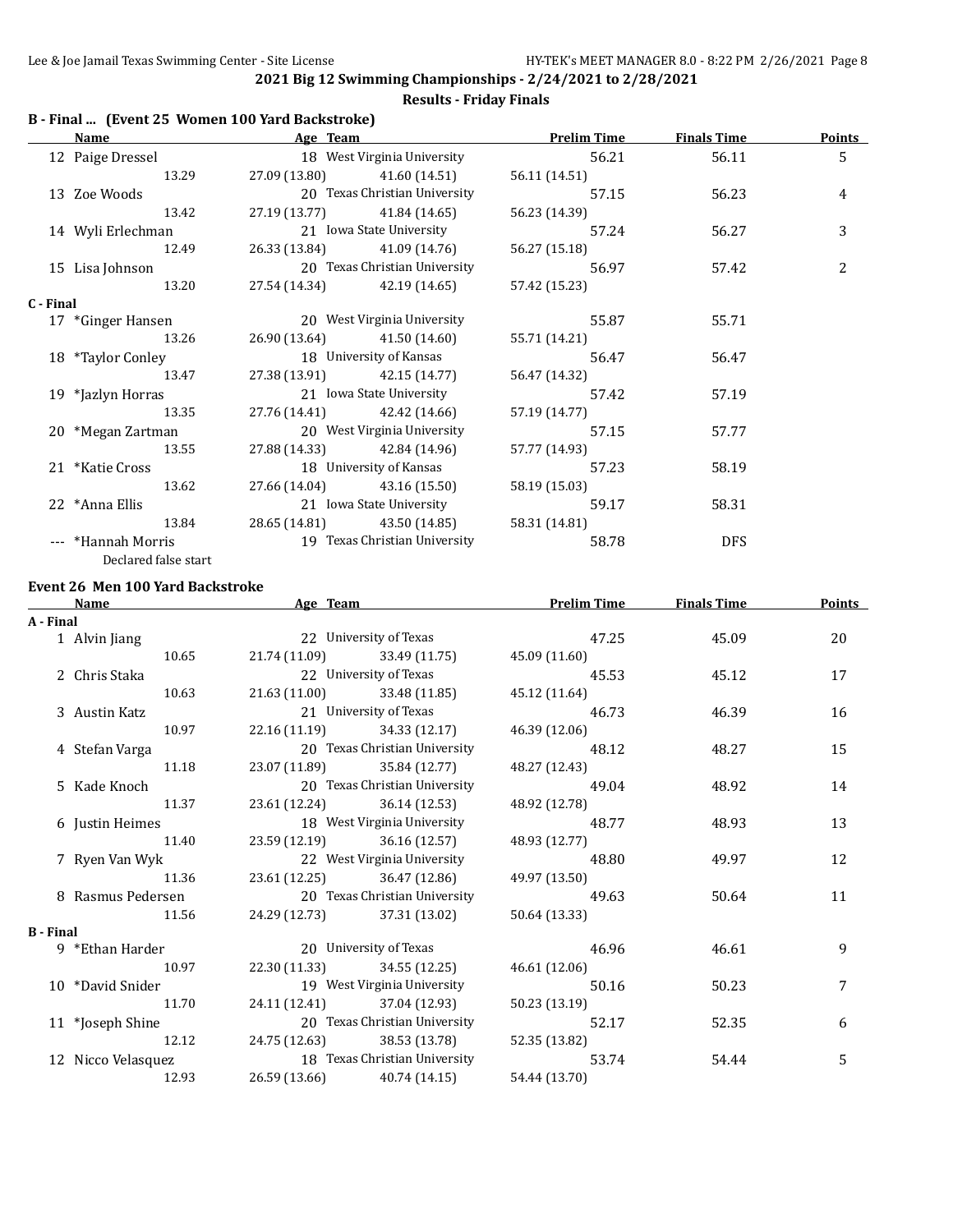**Results - Friday Finals**

## **Event 27 Women 200 Yard Freestyle Relay**

|       | <b>Team</b>                  | <b>Relay</b>    |                                 |                                                               | <b>Finals Time</b>           | <b>Points</b>                   |
|-------|------------------------------|-----------------|---------------------------------|---------------------------------------------------------------|------------------------------|---------------------------------|
|       | 1 University of Texas        |                 |                                 |                                                               | 1:27.96                      | 40                              |
|       | 1) Bridget Semenuk 19        |                 | 2) r:+0.18 Kelly Pash 19        | 3) r:+0.20 Grace Cooper 18                                    | 4) r:+0.22 Julia Cook 20     |                                 |
|       | $r: +0.64$ 10.90             | 22.44 (22.44)   | 32.75 (10.31)                   | 44.30 (21.86)                                                 |                              |                                 |
|       | 54.59 (10.29)                | 1:06.14(21.84)  | 1:16.51 (10.37)                 | 1:27.96 (21.82)                                               |                              |                                 |
|       | 2 West Virginia University   |                 |                                 |                                                               | 1:31.05                      | 34                              |
|       | 1) Harna Minezawa 20         |                 | 2) r:+0.12 Jordan Buechler 18   | 3) r:+0.25 Jacqueline McCutchan 19 4) r:+0.33 Emily Haimes 19 |                              |                                 |
|       | $r: +0.62$ 11.15             | 23.26 (23.26)   | 33.77 (10.51)                   | 45.85 (22.59)                                                 |                              |                                 |
|       | 56.67 (10.82)                | 1:08.82 (22.97) | 1:19.40 (10.58)                 | 1:31.05 (22.23)                                               |                              |                                 |
|       | 3 University of Kansas       |                 |                                 |                                                               | 1:32.16                      | 32                              |
|       | 1) Manon Manning 21          |                 | 2) r:+0.45 Autumn Looney 19     | 3) r:+0.37 Dewi Blose 20                                      | 4) r:+0.16 Lauryn Parrish 22 |                                 |
|       | $r: +0.76$ 11.13             | 23.02 (23.02)   | 33.93 (10.91)                   | 46.19 (23.17)                                                 |                              |                                 |
|       | 57.22 (11.03)                | 1:09.29(23.10)  | 1:20.03 (10.74)                 | 1:32.16 (22.87)                                               |                              |                                 |
|       | 4 Iowa State University      |                 |                                 |                                                               | 1:33.23                      | 30                              |
|       | 1) Andie Quirke 19           |                 | 2) r:+0.29 Martha Haas 22       | 3) r:+0.31 Emily Haan 21                                      |                              | 4) r:+0.22 Sophia Goushchina 19 |
|       | $r: +0.74$ 11.61             | 23.75 (23.75)   | 34.91 (11.16)                   | 47.11 (23.36)                                                 |                              |                                 |
|       | 58.18 (11.07)                | 1:10.25(23.14)  | 1:21.29 (11.04)                 | 1:33.23 (22.98)                                               |                              |                                 |
|       | 5 Texas Christian University |                 |                                 |                                                               | 1:33.24                      | 28                              |
|       | 1) Katelyn Kenchel 22        |                 | 2) r:+0.31 Megan Morris 20      | 3) r:+0.39 Chloe Miller 22                                    |                              | 4) r:+0.30 Emma Hultquist 19    |
|       | r:+0.70 11.56                | 23.51 (23.51)   | 34.38 (10.87)                   | 46.36 (22.85)                                                 |                              |                                 |
|       | 57.78 (11.42)                | 1:09.80 (23.44) | 1:21.02 (11.22)                 | 1:33.24 (23.44)                                               |                              |                                 |
|       | --- University of Texas      | B               |                                 |                                                               | X1:30.69                     |                                 |
|       | 1) *Ava Longi 18             |                 | 2) r:+0.12 Emma Sticklen 18     | 3) r:+0.29 Kyla Leibel 19                                     | 4) r:+0.02 Emily Reese 21    |                                 |
|       | $r: +0.74$ 11.30             | 23.38 (23.38)   | 33.81 (10.43)                   | 45.62 (22.24)                                                 |                              |                                 |
|       | 56.44 (10.82)                | 1:08.19 (22.57) | 1:18.70(10.51)                  | 1:30.69 (22.50)                                               |                              |                                 |
|       | Texas Christian University   | B               |                                 |                                                               | X1:33.73                     |                                 |
|       | 1) *Sarah Malloy 20          |                 | 2) r:+0.27 *Cassidy Coughlin 21 | 3) r:+0.04 Lisa Johnson 20                                    |                              | 4) r:+0.32 Morgan Despres 20    |
|       | $r: +0.66$ 11.57             | 23.73 (23.73)   | 34.78 (11.05)                   | 46.82 (23.09)                                                 |                              |                                 |
|       | 57.94 (11.12)                | 1:10.20(23.38)  | 1:21.56 (11.36)                 | 1:33.73 (23.53)                                               |                              |                                 |
| $---$ | Iowa State University        | B               |                                 |                                                               | XDQ 1:35.40                  |                                 |
|       | Early take-off swimmer #2    |                 |                                 |                                                               |                              |                                 |
|       | 1) Alaina Breitbach 18       |                 | 2) r:-0.05 *Emma Sass 21        | 3) r:+0.32 *Trinity Sadecky 18                                | 4) r:+0.24 Bryn Ericksen 21  |                                 |
|       | r:+0.68 11.49                | 24.08 (24.08)   | 35.07 (10.99)                   | 47.54 (23.46)                                                 |                              |                                 |
|       | 58.86 (11.32)                | 1:11.76 (24.22) | 1:22.94 (11.18)                 | DQ 1:35.40 (23.64)                                            |                              |                                 |
|       |                              |                 |                                 |                                                               |                              |                                 |

# **Event 28 Men 200 Yard Freestyle Relay**

| Team                         | Relay          |                                 |                              | <b>Finals Time</b>         | <b>Points</b>                 |
|------------------------------|----------------|---------------------------------|------------------------------|----------------------------|-------------------------------|
| 1 University of Texas        |                |                                 |                              | 1:15.76                    | 40                            |
| 1) Daniel Krueger 21         |                | 2) $r+0.26$ Alvin Jiang 22      | 3) r:+0.24 Luke Bowman 21    | 4) r:+0.20 Drew Kibler 20  |                               |
| $r: +0.74$ 9.47              | 19.26 (19.26)  | 28.14 (8.88)                    | 38.04 (18.78)                |                            |                               |
| 47.10 (9.06)                 | 57.18 (19.14)  | 1:05.88(8.70)                   | 1:15.76 (18.58)              |                            |                               |
| 2 West Virginia University   |                |                                 |                              | 1:19.73                    | 34                            |
| 1) Roberts Zemturis 20       |                | 2) $r: +0.26$ Max Gustafson 21  | 3) r:+0.22 David Dixon 22    | 4) r:+0.31 Ryen Van Wyk 22 |                               |
| $r: +0.59$ 9.73              | 20.26 (20.26)  | 29.66 (9.40)                    | 40.05 (19.79)                |                            |                               |
| 49.53 (9.48)                 | 1:00.17(20.12) | 1:09.37(9.20)                   | 1:19.73(19.56)               |                            |                               |
| 3 Texas Christian University |                |                                 |                              | 1:19.94                    | 32                            |
| 1) Noah Cumby 20             |                | 2) $r: +0.31$ Hugh McPherson 21 | 3) r:+0.26 Stefan Varga 20   |                            | 4) r:+0.33 Piotr Sadlowski 21 |
| $r: +0.64$ 9.85              | 20.12 (20.12)  | 29.60 (9.48)                    | 40.01 (19.89)                |                            |                               |
| 49.45 (9.44)                 | 1:00.15(20.14) | 1:09.41(9.26)                   | 1:19.94 (19.79)              |                            |                               |
| --- University of Texas      | B              |                                 |                              | X1:17.23                   |                               |
| 1) *Peter Larson 19          |                | 2) r:+0.32 Chris Staka 22       | 3) r:+0.19 Caspar Corbeau 19 | 4) r:+0.12 Jake Sannem 22  |                               |
| $r: +0.61$ 9.35              | 19.45 (19.45)  | 28.66 (9.21)                    | 38.68 (19.23)                |                            |                               |
| 47.77 (9.09)                 | 58.03 (19.35)  | 1:07.13(9.10)                   | 1:17.23 (19.20)              |                            |                               |
|                              |                |                                 |                              |                            |                               |